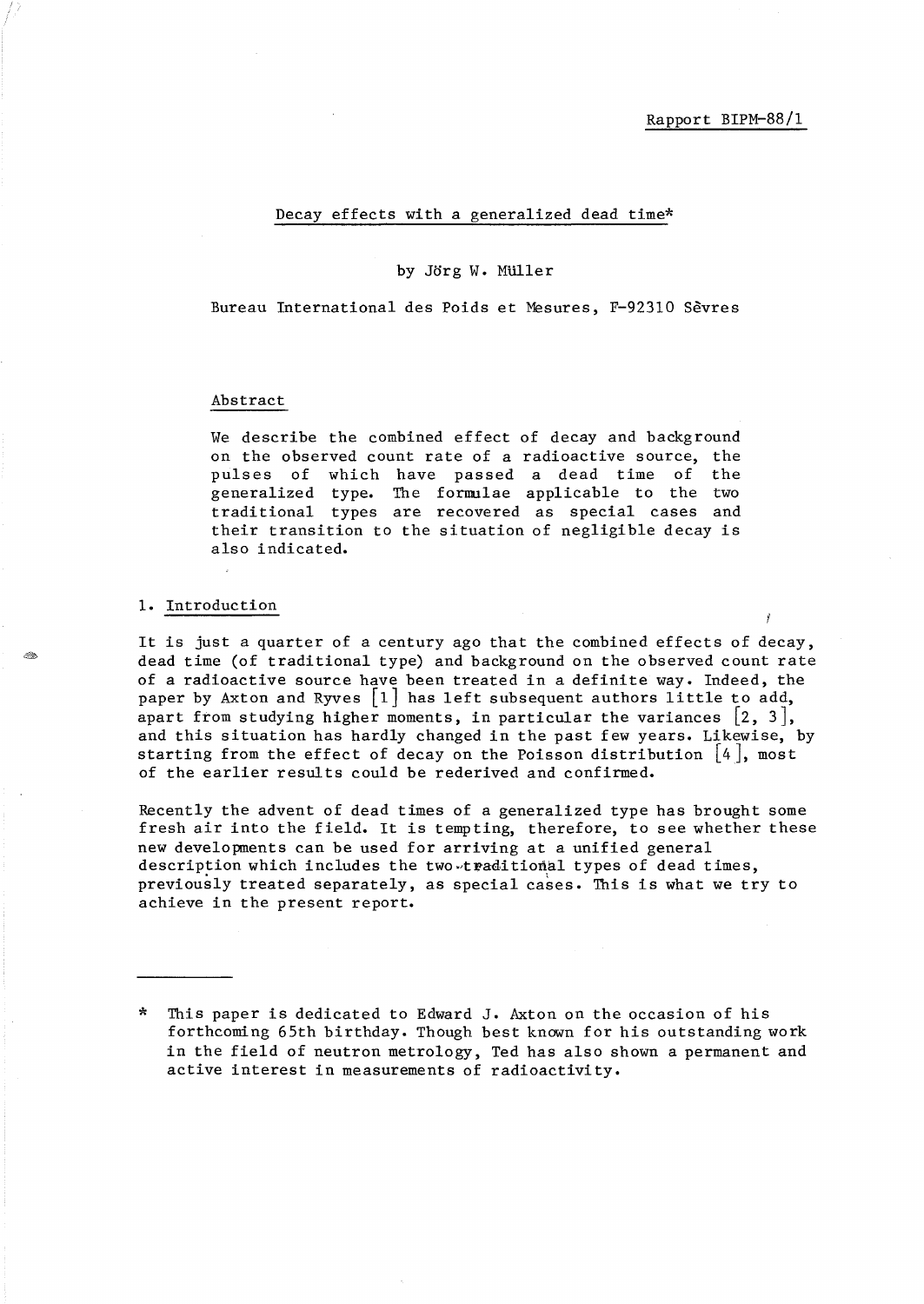# 2. The physical situation

As has been done in  $\lfloor 1 \rfloor$  we assume that there is a radioactive source decaying exponentially with a single decay constant  $\lambda > 0$ , to which a time-independent background rate  $\rho_b$  is superimposed, hence

$$
\rho(t) = \rho_0 e^{-\lambda t} + \rho_b . \qquad (1)
$$

Here the origin  $t = 0$  is an arbitrarily chosen reference time. It will be practical in what follows to choose as starting point the beginning of a measuring interval of duration T, thus for instance  $t_0$  (Fig. 1).



Fig. 1 - Schematic representation of true and observed count rates as a . function of time. While  $\rho$  shows a simple exponential decay, R includes the dead-time losses. The hatched areas correspond to  $T \overline{R}$  (cf. eq. (9)).

If we now assume that the counting losses of an original Poisson process are due to a generalized dead time of length  $\tau$  and type  $\theta$ , then the original input rate  $\rho(t)$  corresponds to an output rate given by  $|5|$ 

$$
\theta^{R(t)} = \frac{\theta \rho(t)}{e^{\theta \rho(t)\tau} + \theta - 1}
$$
  
= 
$$
\frac{\theta(\rho_0 e^{-\lambda t} + \rho_b)}{exp[\theta \tau(\rho_0 e^{-\lambda t} + \rho_b)] + \theta - 1} \equiv \frac{\theta N}{\theta D}.
$$
 (2)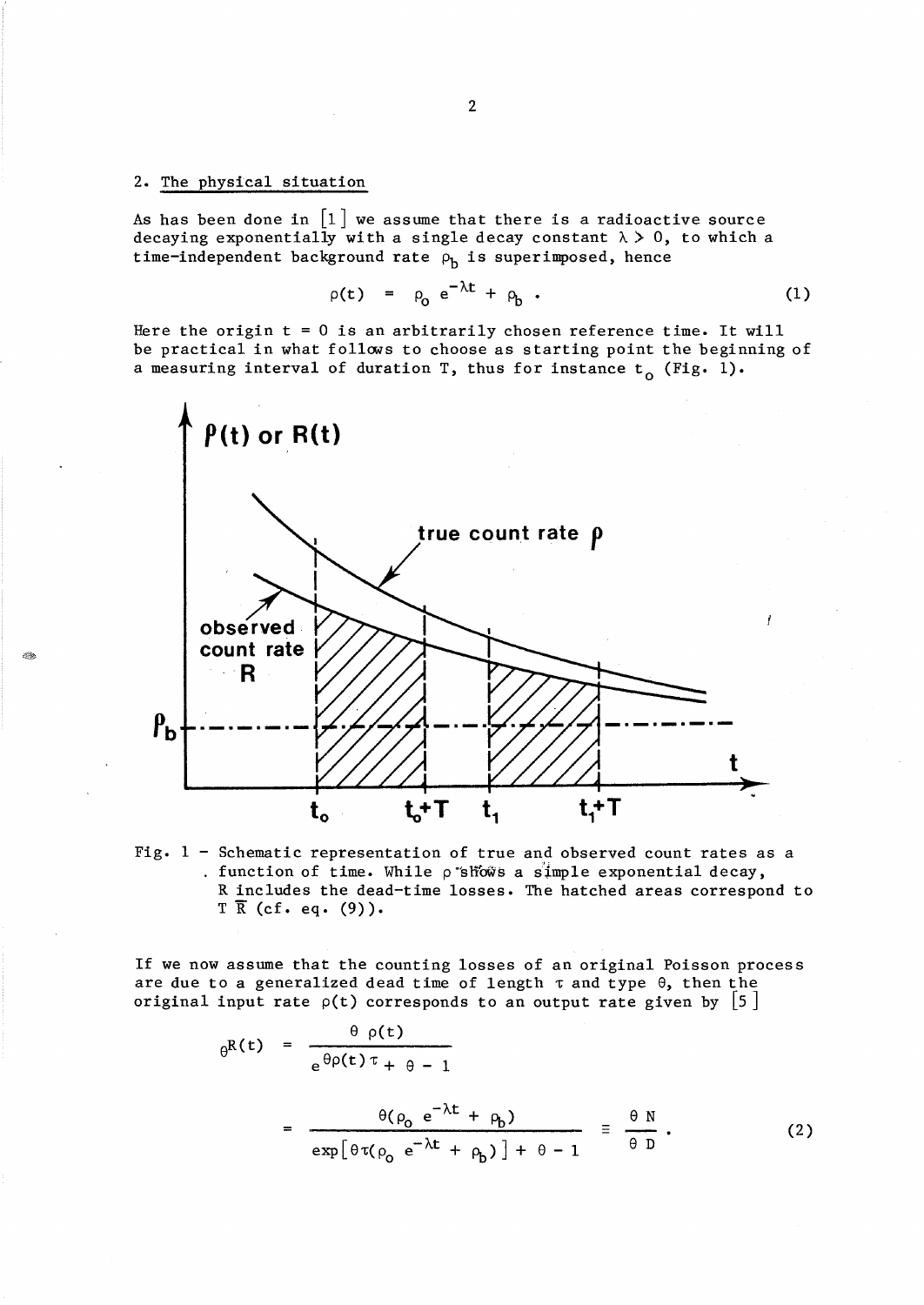# 3. Towards the general solution

By the help of the abbreviations

 $\rho_0 \tau = x_0$ ,  $\rho_b \tau = x_b$  and  $x_0 e^{-\lambda t} = \tilde{x}$  (3)

the denominator of (2) can be developed into

$$
\theta D = e^{\theta x} b \left[ 1 + \theta \tilde{x}_0 + \frac{1}{2} (\theta \tilde{x}_0)^2 + \frac{1}{6} (\theta \tilde{x}_0)^3 + \frac{1}{24} (\theta \tilde{x}_0)^4 + \dots \right] + \theta - 1
$$
  
=  $(e^{\theta x} b - 1) + \theta [1 + e^{\theta x} b \tilde{x} + e^{\theta x} b \frac{1}{2} \theta \tilde{x}^2 + e^{\theta x} b \frac{1}{24} \theta^3 \tilde{x}^4 + \dots ]$ .

By putting\*

$$
1 + \frac{e^{bx}b - 1}{\theta} = \frac{1}{\alpha} \quad \text{and} \quad \alpha e^{\theta x}b = \beta \quad (4)
$$

 $\boldsymbol{f}$ 

we can write

E.

$$
D = \frac{1}{\alpha} \left[ 1 + \beta \tilde{x} + \frac{1}{2} \beta \theta \tilde{x}^{2} + \frac{1}{6} \beta \theta^{2} \tilde{x}^{3} + \frac{1}{24} \beta \theta^{3} \tilde{x}^{4} + \dots \right]
$$

$$
= \frac{1}{\alpha} \left[ 1 + \frac{\beta}{\theta} (e^{\frac{\theta \tilde{x}}{\theta}} - 1) \right].
$$
 (5)

The corresponding series development

D with  $a_k = \frac{\beta}{k!} \theta^{k-1}$ ,  $\frac{1}{-}$  (1 +  $\frac{1}{\alpha}$  (1 +  $\sum_{k=1}$ ) k=l ",.I ~,. ,-•• ,

\* Some readers might like to have the respective series expansions at hand which are

$$
\alpha = 1 - x_b \left[ 1 - (1 - \frac{1}{2} \theta) x_b + (1 - \theta + \frac{1}{6} \theta^2) x_b^2 \pm \dots \right] \text{ and}
$$
  
\n
$$
\beta = 1 - (1 - \theta) x_b \left[ 1 - (1 - \frac{1}{2} \theta) x_b + (1 - \theta + \frac{1}{6} \theta^2) x_b^2 \mp \dots \right].
$$
 (4')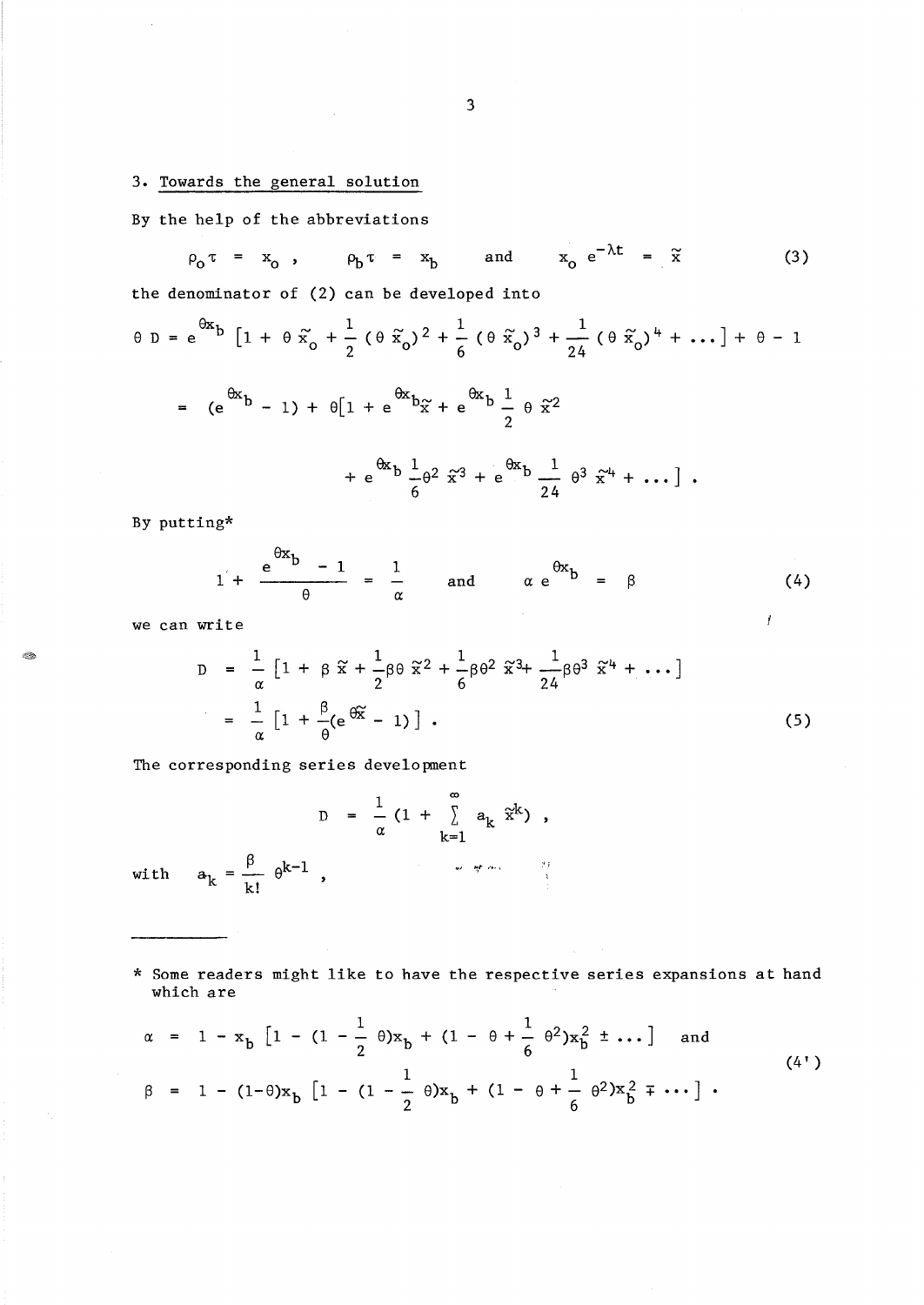can be inverted to yield

$$
D^{-1} = \alpha (1 + \sum_{k=1}^{\infty} b_k \tilde{x}^k), \qquad (6)
$$

where the first new coefficients can be found by means of  $[6]$  as

$$
b_1 = -a_1 = -\beta,
$$
  
\n
$$
b_2 = a_1^2 - a_2 = \beta^2 - \frac{1}{2}\beta\theta,
$$
  
\n
$$
b_3 = -a_1^3 + 2a_1a_2 - a_3 = -\beta^3 + \beta^2\theta - \frac{1}{6}\beta\theta^2,
$$
  
\n
$$
b_4 = a_1^4 - 3a_1a_2 + 2a_1a_3 + a_2^2 - a_4
$$
  
\n
$$
= \beta^4 - \frac{3}{2}\beta^3\theta + \frac{7}{12}\beta^2\theta^2 - \frac{1}{24}\beta\theta^3.
$$
 (7)

Therefore,

20

$$
\theta^{R(t)} = (\rho_0 e^{-\lambda t} + \rho_b) \alpha [1 - \beta \tilde{x} + \beta (1 - \frac{1}{2} \theta) \tilde{x}^2 + \cdots] \qquad / \newline = \frac{\alpha}{\tau} (\tilde{x} + x_b) [1 - \beta \tilde{x} + \beta (\beta - \frac{1}{2} \theta) \tilde{x}^2 - \beta (\beta^2 - \beta \theta + \frac{1}{6} \theta^2) \tilde{x}^3 \qquad (8) + \beta (\beta^3 - \frac{3}{2} \beta^2 \theta + \frac{7}{12} \beta \theta^2 - \frac{1}{24} \theta^3) \tilde{x}^4 + \cdots ] \ .
$$

We now want to evaluate the mean count rate  $\beta$ **R** observed during the measuring time T, thus

$$
\theta^{\overline{R}} = \frac{1}{T} \int_{0}^{T} \theta^{R(t) dt} \tag{9}
$$

A look at (8) shows that this leads to integrals of the type

$$
\int_{0}^{T} \tilde{x}^{k} dt = x_{0}^{k} \int_{0}^{T} e^{-k\lambda t} dt = \frac{x_{0}^{k}}{k\lambda} (1 - e^{-k\lambda T}), \text{ with } k \ge 1. \qquad (10)
$$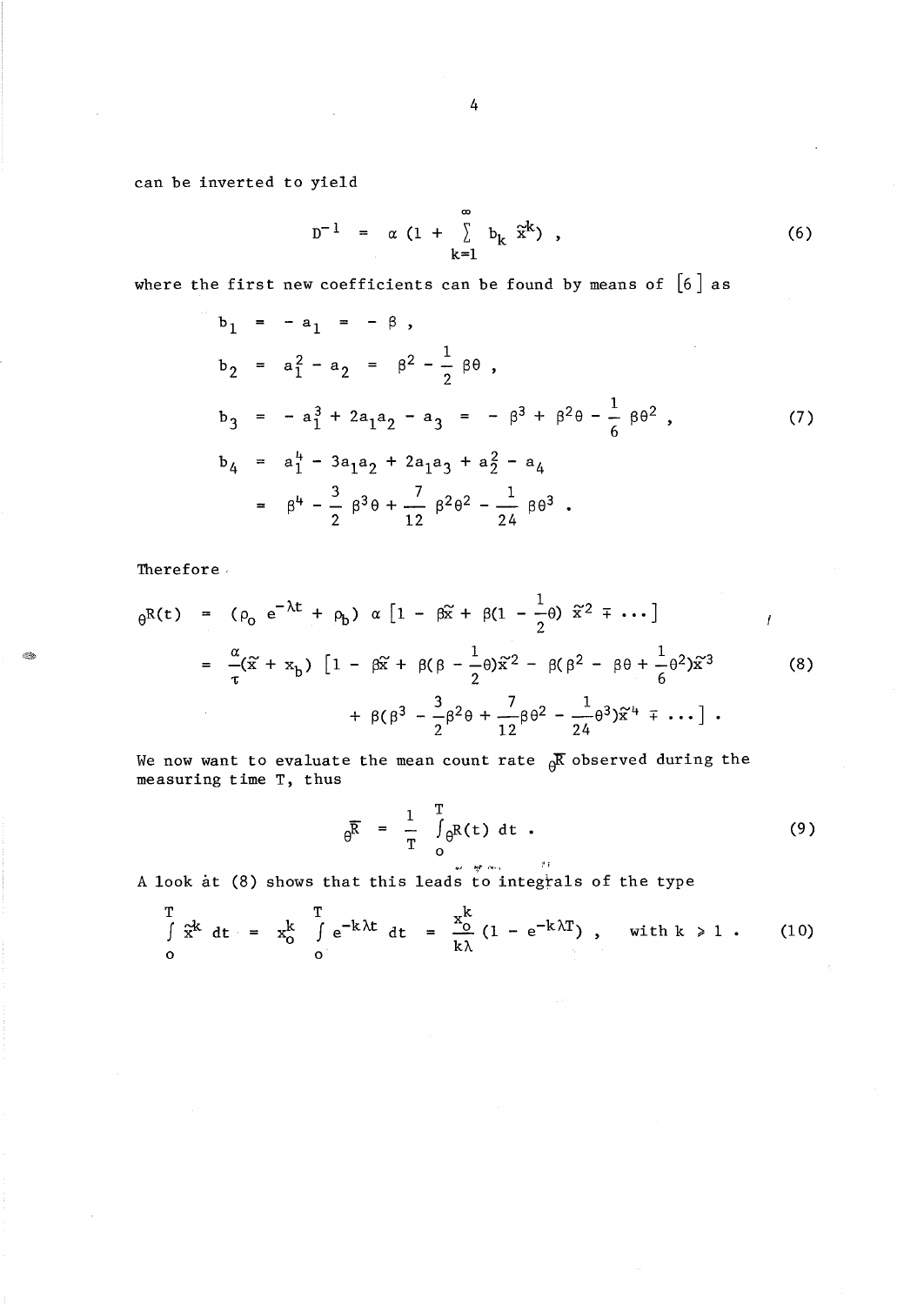We therefore find (with  $\kappa = \lambda T$ )

$$
\theta^{\overline{K}} = \frac{\alpha x_{b}}{T \tau} \left[ T - \beta \frac{x_{0}}{\lambda} (1 - e^{-K}) + \beta(\beta - \frac{1}{2}\theta) \frac{x_{0}^{2}}{2\lambda} (1 - e^{-2K}) \right. \\
\left. - \beta(\beta^{2} - \beta\theta + \frac{1}{6}\theta^{2}) \frac{x_{0}^{3}}{3\lambda} (1 - e^{-3K}) \right. \\
\left. + \beta(\beta^{3} - \frac{3}{2}\beta^{2}\theta + \frac{7}{12}\beta\theta^{2} - \frac{1}{24}\theta^{3}) \frac{x_{0}^{4}}{4\lambda} (1 - e^{-4K}) \mp \dots \right] \\
+ \frac{\alpha}{T \tau} \left[ \frac{x_{0}}{\lambda} (1 - e^{-K}) - \beta \frac{x_{0}^{2}}{2\lambda} (1 - e^{-2K}) + \beta(\beta - \frac{1}{2}\theta) \frac{x_{0}^{3}}{3\lambda} (1 - e^{-3K}) \right. \\
\left. - \beta(\beta^{2} - \beta\theta + \frac{1}{6}\theta^{2}) \frac{x_{0}^{4}}{4\lambda} (1 - e^{-4K}) \right. \\
\left. + \beta(\beta^{3} - \frac{3}{2}\beta^{2}\theta + \frac{7}{12}\beta\theta^{2} - \frac{1}{24}\theta^{3}) \frac{x_{0}^{5}}{5\lambda} (1 - e^{-5K}) \mp \dots \right]
$$
\n
$$
= \alpha \rho_{b} \left[ 1 - \beta \frac{x_{0}}{\kappa} (1 - e^{-K}) + \beta(\beta - \frac{1}{2}\theta) \frac{x_{0}^{2}}{2\kappa} (1 - e^{-2K}) \mp \dots \right] \\
+ \alpha \rho_{0} \left[ \frac{1}{\kappa} (1 - e^{-K}) - \beta \frac{x_{0}}{2\kappa} (1 - e^{-2K}) + \beta(\beta - \frac{1}{2}\theta) \frac{x_{0}^{2}}{3\kappa} (1 - e^{-3K}) \mp \dots \right] .
$$

With the abbreviation  $e^{-K} = \Lambda$  we arrive at

- O.

$$
\Theta_{\overline{\mathsf{R}}} = \frac{\alpha \rho_{\mathsf{b}}}{\kappa} \left[ \kappa - \beta (1 - \Lambda) \right] x_{\mathsf{0}} + \frac{1}{2} \beta (\beta - \frac{1}{2} \theta) (1 - \Lambda^2) x_{\mathsf{0}}^2 \overline{\mathsf{F}} \cdots \right]
$$
\n
$$
+ \frac{\alpha \rho_{\mathsf{0}}}{\kappa} \left[ 1 - \Lambda - \frac{1}{2} \beta (1 - \Lambda^2) x_{\mathsf{0}} + \frac{1}{2} \beta (\beta - \frac{1}{2} \theta) (1 - \Lambda^3) x_{\mathsf{0}}^2 \overline{\mathsf{F}} \cdots \right].
$$
\n(11)

By a closer look at the factors appearing in  $(11)$  which involve the parameter 9 we may realize that they bear a close resemblance to expressions we met previously. In particular, it has been found in [5] that the output R of a generalized dead time  $(\tau, \theta)$  can be written (for a Poissonian input rate p) as

$$
R = \rho \left[ 1 + \sum_{n=1}^{\infty} B_n \left( -\rho \tau \right)^n \right], \qquad (12)
$$

with 
$$
B_n = \frac{1}{n!} \sum_{k=1}^{n} k! S(n,k) (-\theta)^{n-k}
$$
,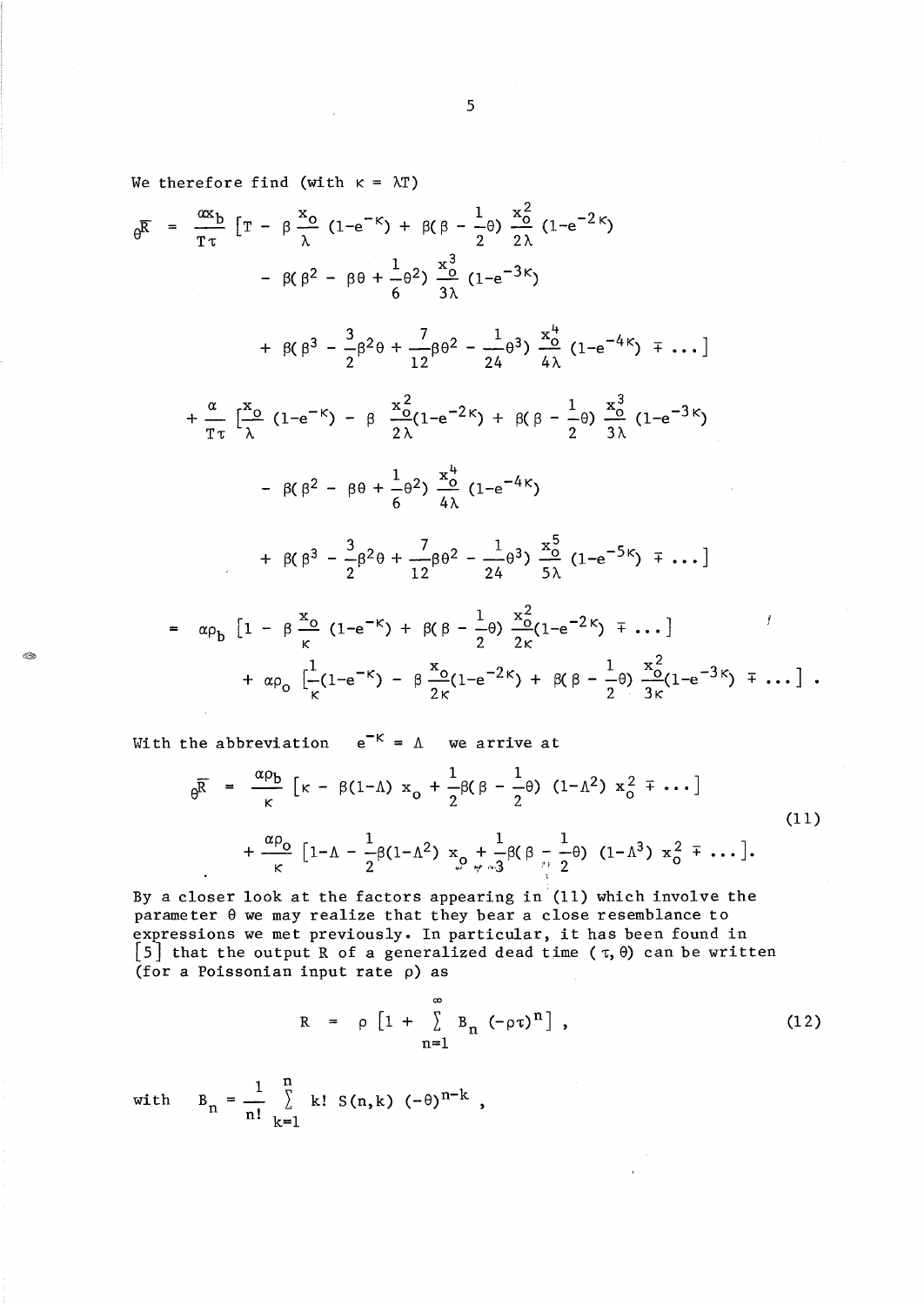where  $S(n,k)$  are the Stirling numbers of the second kind, extensively listed e.g. in  $\lceil 7 \rceil$ . The first few coefficients in (12) turn out to be

 $P = -1$ 

$$
B_1 = 1,
$$
  
\n
$$
B_2 = 1 - \frac{1}{2} \theta,
$$
  
\n
$$
B_3 = 1 - \theta + \frac{1}{6} \theta^2,
$$
  
\n
$$
B_4 = 1 - \frac{3}{2} \theta + \frac{7}{12} \theta^2 - \frac{1}{24} \theta^3, \text{ etc.}
$$
\n(13)

A detailed comparison of the terms appearing in the expansions (11) and  $(12)$  allows us to arrive at the general form valid for the series development of  $_{\alpha}$  $\overline{R}$ 

$$
\theta^{\overline{K}} = \frac{\alpha \rho_b}{\kappa} \left[ \kappa + \sum_{n=1}^{\infty} \frac{1 - \Lambda^n}{n} \right] (-x_o)^n \sum_{k=1}^n \frac{k!}{n!} S(n,k) (-\theta)^{n-k} \beta^k
$$
\n
$$
+ \frac{\alpha \rho_o}{\kappa} \left[ 1 - \Lambda + \sum_{n=1}^{\infty} \frac{1 - \Lambda^{n+1}}{n+1} \right] (-x_o)^n \sum_{k=1}^n \frac{k!}{n!} S(n,k) (-\theta)^{n-k} \beta^k ,
$$

or also

A.

$$
\theta^{\overline{R}} = \alpha \left[ \frac{\rho_0}{\kappa} (1-\Lambda) + \rho_b \right]
$$
\n
$$
+ \frac{\alpha}{\kappa} \left\{ \sum_{n=1}^{\infty} \frac{(-x_0)^n}{n!} \left[ \rho_0 \left( \frac{1-\Lambda^{n+1}}{n+1} \right) + \rho_b \left( \frac{1-\Lambda^n}{n} \right) \right] \sum_{k=1}^n k! S(n,k) (-\theta)^{n-k} \beta^k \right\}.
$$
\n(14)

This rather complicated expression is the main outcome of the present study. As it is supposed to be a generalization of the results contained in  $[1]$ , one should be capable of recovering them. This will be done in sections 5 and 6.

In addition, it should be possible, of course, to go back to the case of negligible decay during the measuring period. However, simply putting  $\kappa = 0$  in (14) would lead to ill-defined expressions. Since the limiting process is not entirely trivial, it might be worthwhile to perform it for checking purposes.

4. The transition to  $\lambda = 0$ 

A look at (14) shows that the required transition first calls for the evaluation of

$$
\lim_{\kappa \to 0} \left[ \frac{1 - \Lambda^{n}}{\kappa} \right] = \lim_{\kappa \to 0} \left[ \frac{1}{\kappa} \left( n\kappa - \frac{1}{2} n^{2}\kappa^{2} \pm \ldots \right) \right] = n . \tag{15}
$$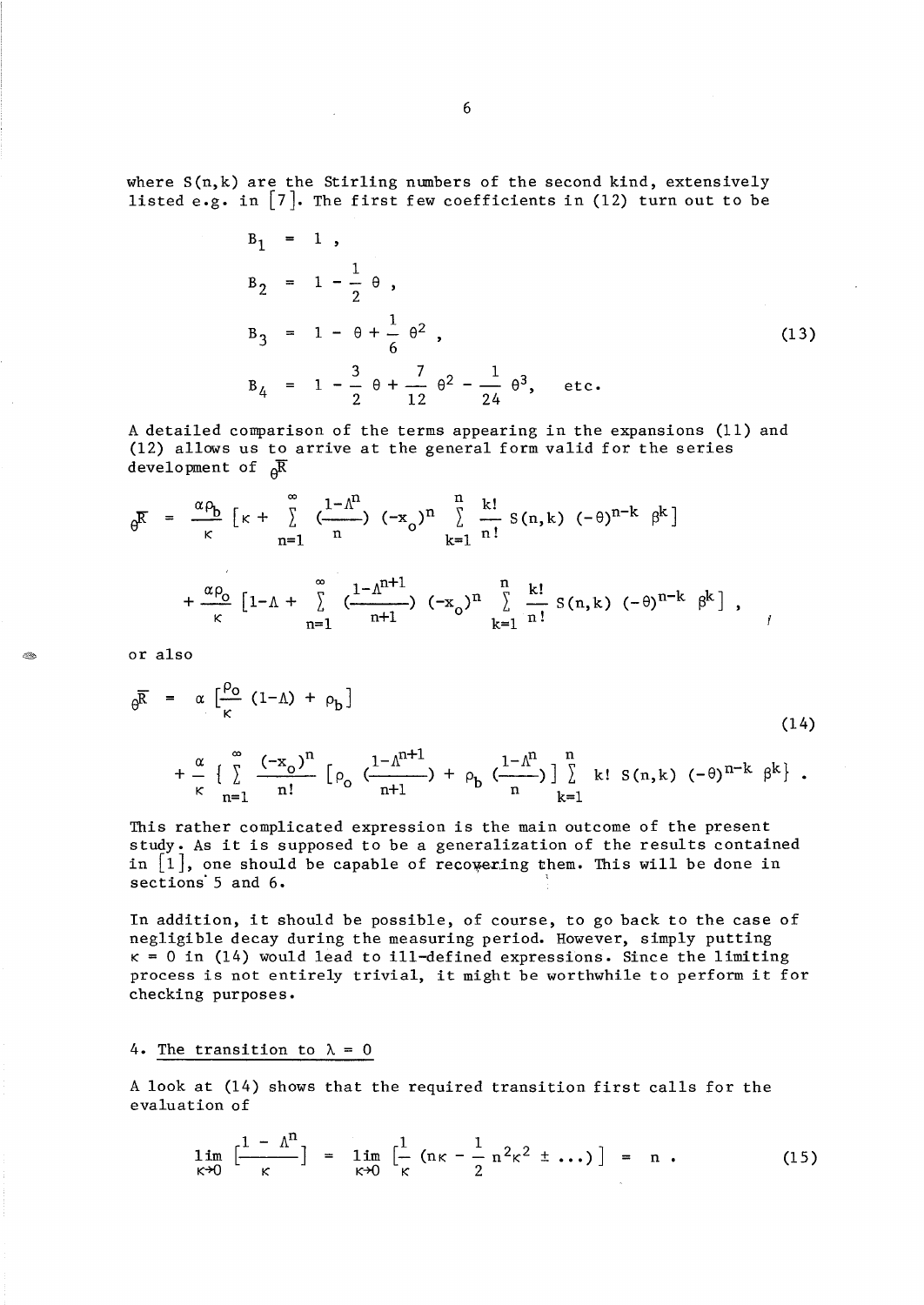This then leads to

$$
\theta^{\overline{R}\tau} = \alpha \tau (\rho_0 + \rho_b) + \alpha \tau \left[ \sum_{n=1}^{\infty} \frac{(-x_0)^n}{n!} (\rho_0 + \rho_b) \sum_{k=1}^n k! S(n,k) (-\theta)^{n-k} \beta^k \right]
$$
  
\n
$$
= \alpha (x_0 + x_b) \left[ 1 + \sum_{n=1}^{\infty} C_n (-\beta x_0)^n \right]
$$
  
\n
$$
= \frac{\alpha (x_0 + x_b)}{\beta \rho_0} {\beta \rho_0} [1 + \sum_{n=1}^{\infty} C_n (-\beta x_0)^n] , \qquad (16)
$$

with

 $\otimes$ 

$$
C_n = \frac{1}{n!} \sum_{k=1}^{n} k! S(n,k) (-\theta/\beta)^{n-k}
$$
.

A comparison with (12) reveals that the expression in the curly brackets is just the output count rate of a generalized dead time, provided that we identify  $\rho_{o}$  with  $\beta\rho_{o}$  and  $\theta$  with  $\theta/\beta$ . Hence, by means of the Takacs formula [5] we can now write

$$
\theta^{\overline{R}\tau} = \frac{\alpha(x_0+x_0)}{\beta \rho_0} \left[ \frac{(\theta/\beta)\beta \rho_0}{e^{(\theta/\beta)\beta x_0} + \theta/\beta - 1} \right] = \alpha(x_0+x_0) \frac{\theta}{\beta e^{\theta x_0} + \theta - \beta},
$$

Since by virtue of (4) we have

$$
\frac{\beta(e^{i\theta x}o_{-1})}{\alpha} + \frac{\theta}{\alpha} = e^{i\theta x}b(e^{i\theta x}o_{-1}) + \theta + e^{i\theta x}b - 1 = e^{i\theta (x_0 + x_0)} + \theta - 1,
$$

one finally arrives at the expected result

$$
\overline{R}\tau = \frac{\theta(x_0 + x_b)}{e^{\theta(x_0 + x_b)} + \theta - 1},
$$
\n(17)

where  $\rho_0 + \rho_b$  is the (constant) total input count rate.

5. The case of a non-extended dead time

For  $\theta \rightarrow 0$  it follows from (4) that

$$
\alpha = \beta = \frac{1}{1 + x_b} \tag{18}
$$

and also that in (14) the summation over k has only the single contribution from  $k = n$ . Therefore, since  $S(n,n) = 1$ ,

$$
{}_{0}\overline{R} = \frac{\alpha \rho_{o}}{\kappa} (1-\Lambda) + \alpha \rho_{b} + \frac{\alpha}{\kappa} \left\{ \sum_{n=1}^{\infty} (-x_{o})^{n} \beta^{n} \left[ \rho_{o} \left( \frac{1-\Lambda^{n+1}}{n+1} \right) + \rho_{b} \left( \frac{1-\Lambda^{n}}{n} \right) \right] \right\},
$$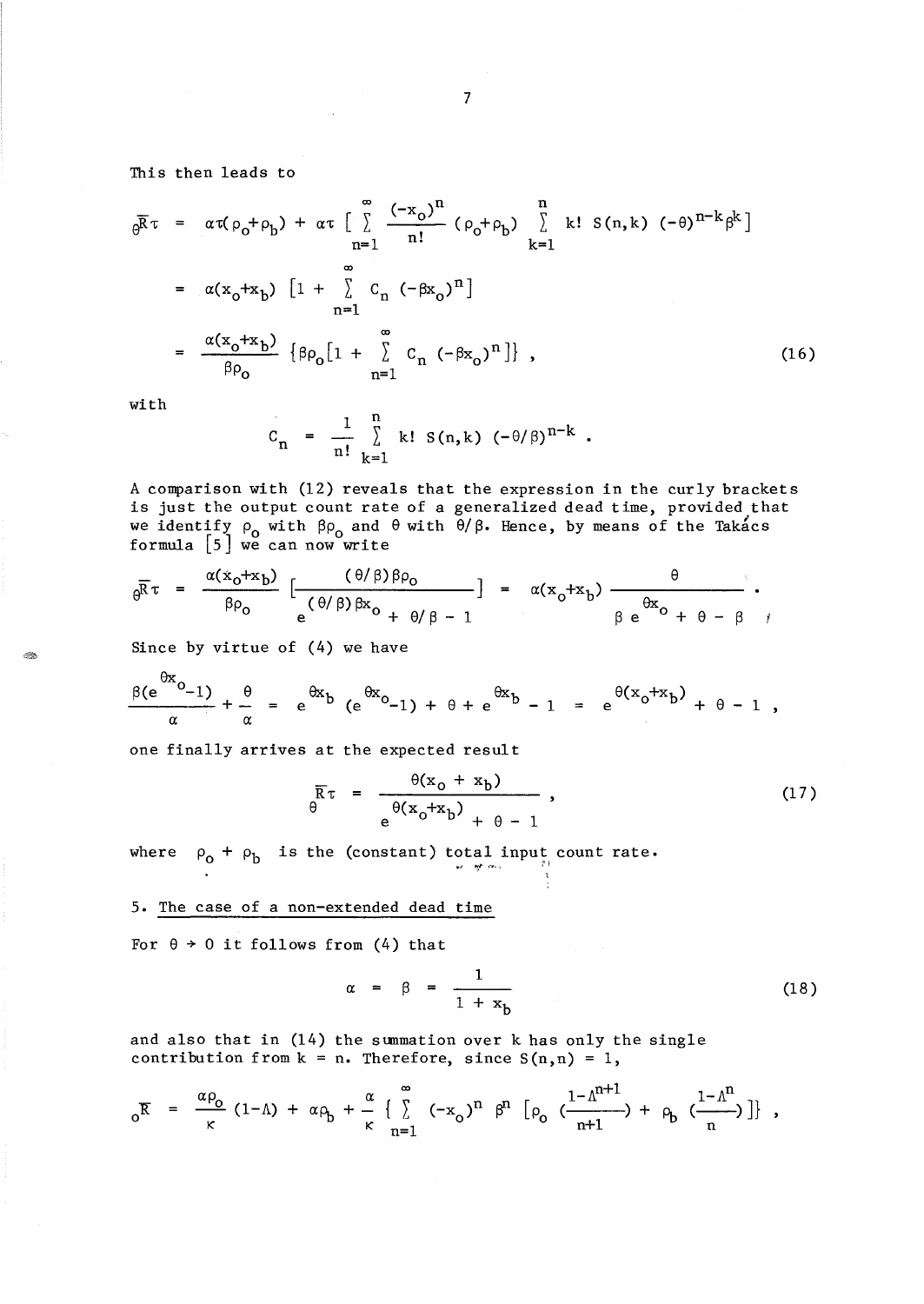or likewise

$$
\overline{\rho} = \frac{\alpha \rho_0}{\kappa} (1-\Lambda) + \alpha \rho_b + \frac{\alpha \rho_0}{\kappa} \rho^A + \frac{\alpha \rho_b}{\kappa} \rho^B,
$$
  
with 
$$
\rho^A = \sum_{n=1}^{\infty} \frac{(-\beta x_0)^n}{n+1} (1 - \Lambda^{n+1}) \quad \text{and}
$$

$$
\rho^B = \sum_{n=1}^{\infty} \frac{(-\beta x_0)^n}{n} (1 - \Lambda^n).
$$
 (19)

The evaluation of these sums first yields

 $\sim$   $\sim$ 

$$
o^{\mathcal{A}} = \frac{-1}{\beta x} \sum_{n=2}^{\infty} \frac{(-\beta x_0)^n}{n} (1 - \Lambda^n)
$$
  
\n
$$
= \frac{-1}{\beta x_0} \left[ \beta x_0 + \sum_{n=1}^{\infty} \frac{(-\beta x_0)^n}{n} \right] + \frac{1}{\beta x_0} \left[ \Lambda \beta x_0 + \sum_{n=1}^{\infty} \frac{(-\Lambda \beta x_0)^n}{n} \right].
$$
  
\nSince  $\ln (1+z) = -\sum_{n=1}^{\infty} \frac{(-z)^n}{n}$ , for  $z^2 < 1$ ,

we arrive at

- 190

$$
0^{\text{A}} = -1 + \Lambda + \frac{1}{\beta x_0} \ln (1 + \beta x_0) - \frac{1}{\beta x_0} \ln (1 + \Lambda \beta x_0) , \qquad (20)
$$

and likewise

$$
{}_{0}B = \sum_{n=1}^{\infty} \frac{(-\beta x_{0})^{n}}{n} - \sum_{n=1}^{\infty} \frac{(-\Delta \beta x_{0})^{n}}{n} = \ln \left[ \frac{1 + \Delta \beta x_{0}}{1 + \beta x_{0}} \right].
$$
 (21)

Hence (18) becomes

$$
{}_{0}\overline{R} = \frac{\alpha \rho_{0}}{\kappa} (1-\Lambda) + \alpha \rho_{b} + \frac{\alpha \rho_{0}}{\kappa} \left\{-1+\Lambda + \frac{1}{\beta x_{0}} \ln \left[\frac{1+\beta x_{0}}{1+\Lambda\beta x_{0}}\right]\right\} - \frac{\alpha \rho_{b}}{\kappa} \ln \left[\frac{1+\beta x_{0}}{1+\Lambda\beta x_{0}}\right]
$$

$$
= \alpha \rho_{b} + \ln \left[\frac{1+\beta x_{0}}{1+\Lambda\beta x_{0}}\right] \left\{\frac{\alpha \rho_{0}}{\kappa} \frac{1}{\beta x_{0}} - \frac{\alpha \rho_{b}}{\kappa}\right\}
$$

or also, since

$$
\frac{\alpha \rho_o}{\kappa} \frac{1}{\beta x_o} - \frac{\alpha \rho_b}{\kappa} = \frac{1}{\kappa} \left( \frac{1}{\tau} - \alpha \rho_b \right) = \frac{1}{\kappa \tau} (1 - \alpha x_b) = \frac{1}{\kappa \tau} \frac{1}{1 + x_b} ,
$$

$$
\frac{\partial}{\partial R} = \alpha \rho_b + \frac{1}{\kappa \tau} \frac{1}{1 + x_b} \ln \left[ \frac{1 + \beta x_o}{1 + \Delta \beta x_o} \right] .
$$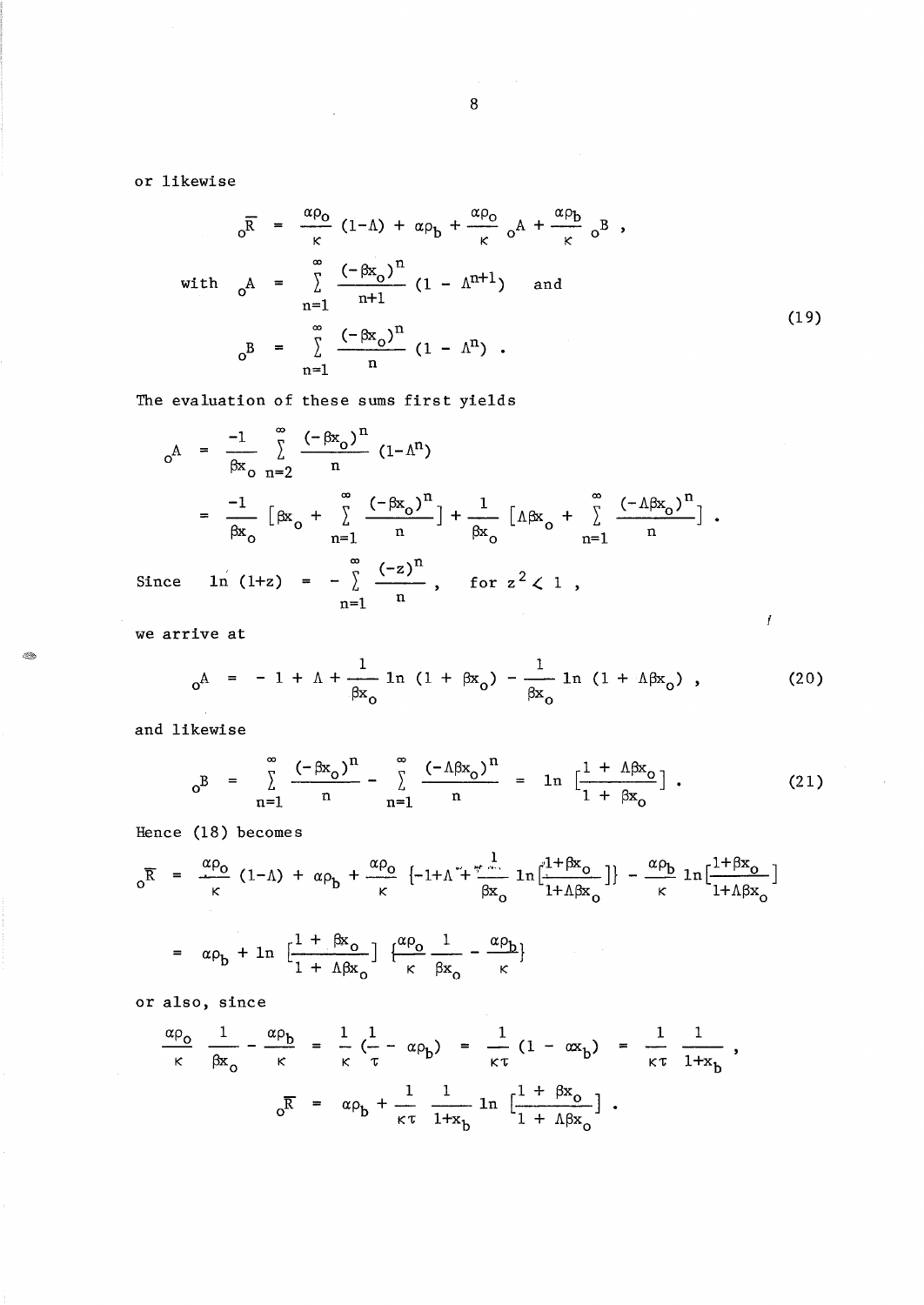When expressed in the original variables this corresponds to

$$
0^{\overline{R}} = \frac{\rho_b}{1 + x_b} + \frac{1}{\lambda \tau \tau (1 + x_b)} \ln \left[ \frac{1 + x_b + x_o}{1 + x_b + x_o e^{-\lambda \tau}} \right].
$$
 (22)

This result agrees with eq. (2) in  $[1]$ .

6. The case of an extended dead time

For  $\theta = 1$  we readily see from (4) that

$$
\alpha = e^{-X}b \qquad \text{and} \qquad \beta = 1 . \tag{23}
$$

Hence (14) becomes

Ø.

$$
1^{\mathbb{R}} = \alpha \left[ \frac{\rho_{o}}{\kappa} (1-\Lambda) + \rho_{b} \right] + \frac{\alpha}{\kappa} \sum_{n=1}^{\infty} \frac{(-x_{o})^{n}}{n!} \left[ \rho_{o} \left( \frac{1-\Lambda^{n+1}}{n+1} \right) + \rho_{b} \left( \frac{1-\Lambda^{n}}{n} \right) \right],
$$

since the Stirling numbers have the property [7] that

$$
\sum_{k=1}^{n} k! S(n,k) (-1)^{n-k} = 1.
$$
 (24)

Thus  $1^{\overline{R}}$  can also be expressed by

$$
1^{\overline{R}} = \alpha \left[ \frac{\rho_0}{\kappa} (1-\Lambda) + \rho_b \right] + \frac{\alpha \rho_0}{\kappa} 1^{\Lambda} + \frac{\alpha \rho_b}{\kappa} 1^{\overline{B}},
$$
  
with 
$$
1^{\Lambda} = \sum_{n=1}^{\infty} \frac{(-x_0)^n}{n!} \left( \frac{1 - \Lambda^{n+1}}{n+1} \right) \text{ and}
$$
 (25)

$$
1^{B} = \sum_{n=1}^{\infty} \frac{(-x_{0})^{n}}{n!} \left(\frac{1 - \Lambda^{n}}{n}\right).
$$

" **"',,.** , ... , ;Ji The evaluation of the first sum gives

$$
1^{\mathbf{A}} = \frac{-1}{x_0} \left[ \sum_{n=1}^{\infty} \frac{(-x_0)^n}{n!} + x_0 \right] + \frac{1}{x_0} \left[ \sum_{n=1}^{\infty} \frac{(-\Delta x_0)^n}{n!} + \Delta x_0 \right]
$$
  

$$
= -1 - \frac{1}{x_0} (e^{-x_0} - 1) + \Delta + \frac{1}{x_0} (e^{-\Delta x} - 1)
$$
  

$$
= \Delta - 1 - \frac{1}{x_0} (e^{-x_0} - e^{-\Delta x} - 1) \qquad (26)
$$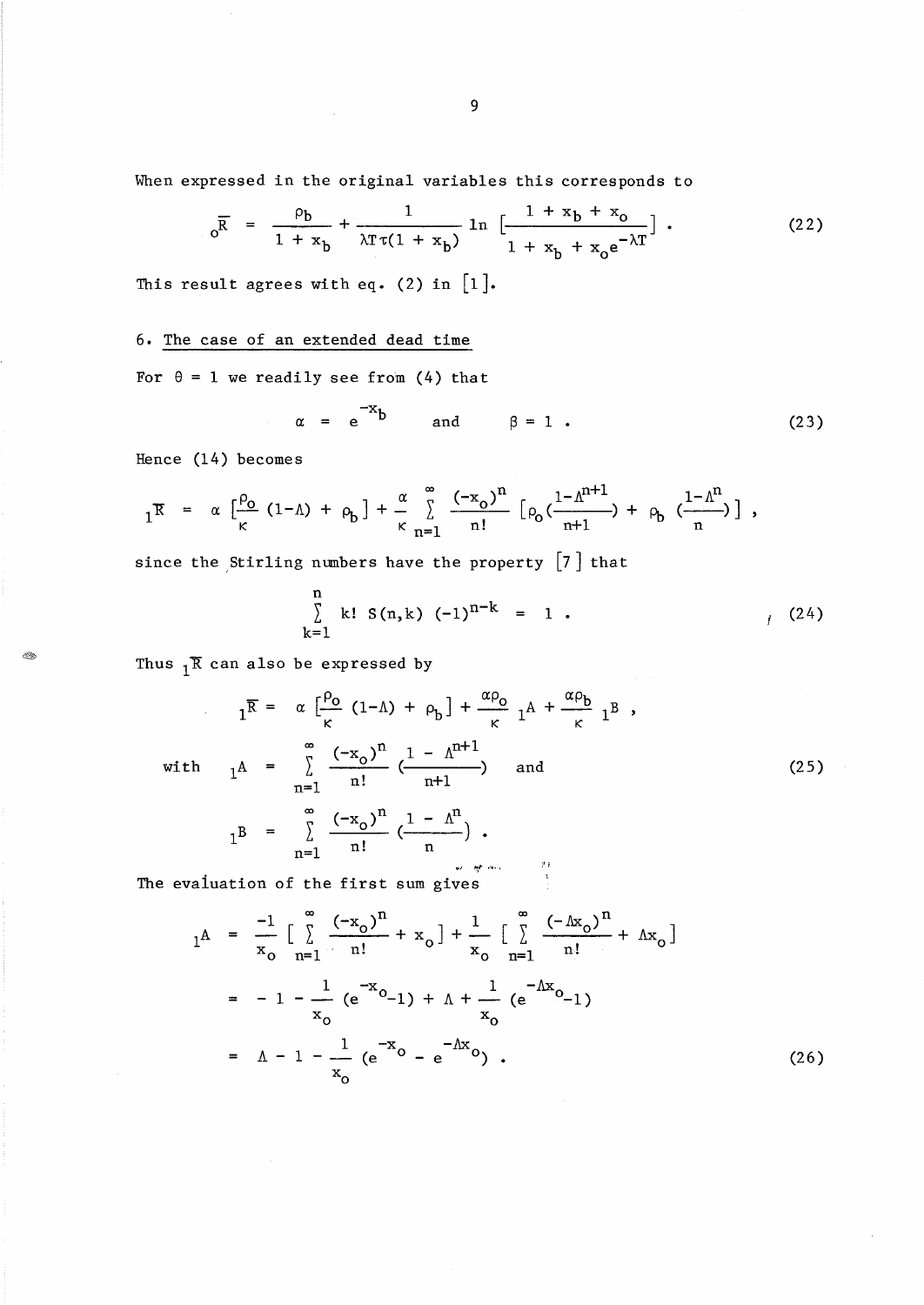10

The second sum

$$
1^{B} = \sum_{n=1}^{\infty} \frac{(-x_0)^n}{n n!} - \sum_{n=1}^{\infty} \frac{(-\Delta x_0)^n}{n n!}
$$

will remind us of the series expansion of the exponential integral which is  $|7|$ 

$$
E_1(z) = -\gamma - \ln z - \sum_{n=1}^{\infty} \frac{(-z)^n}{n n!}
$$
.

Therefore

 $\mathcal{B}^{\mathcal{B}}$ 

$$
1^B = - \ln x_0 - E_1(x_0) + \ln (\Delta x_0) + E_1(\Delta x_0)
$$
  
= - \kappa + E\_1(\Delta x\_0) - E\_1(x\_0) , (27)

f

since  $\Lambda = e^{-K}$ .

We are thus led to

$$
1^{\overline{R}} = \alpha \left[ \frac{\rho_{o}}{\kappa} (1 - \Lambda) + \rho_{b} \right] - \frac{\alpha \rho_{o}}{\kappa} \left[ 1 - \Lambda + \frac{1}{x_{o}} \left( e^{-x_{o}} - e^{-\Lambda x_{o}} \right) \right] + \frac{\alpha \rho_{b}}{\kappa} \left[ -\kappa + E_{1} (\Lambda x_{o}) - E_{1} (x_{o}) \right]
$$
  

$$
= \frac{\alpha}{\kappa} \left\{ \frac{\rho_{o}}{\kappa} \left( e^{-\Lambda x_{o}} - e^{-x_{o}} \right) + \rho_{b} \left[ E_{1} (\Lambda x_{o}) - E_{1} (x_{o}) \right] \right\}.
$$

In the original variables (except for  $\Lambda = e^{-\lambda T}$ ) this corresponds to

$$
I_{\overline{R}} = \frac{e^{-x}b}{\lambda T \tau} \left\{ e^{-\Lambda x_0} - e^{-x_0} + x_b \left[ E_1(\Lambda x_0) - E_1(x_0) \right] \right\},
$$
 (28)

which is in agreement with eq. (5)  $\text{in}_{\pi}[\perp]$ .  $\cdots$ 

It may be mentioned that several years ago - in thoughtless neglect of ref.  $[1]$  - the relevant expressions for  $\overline{R}$  and  $\overline{1}R$  have been rederived by starting from a decay-distorted Poisson law. While the formulae (expressed as expectation values  $_{\lambda}E(k) = \overline{R} t_{\Omega}$ ) turned out to be quite simple in the case of negligible background  $[4]$ , they became rather involved for  $\rho_b \neq 0$ . Nevertheless, the general results have been evaluated for a non-extended [8] as well as for an extended dead time  $\lfloor 9 \rfloor$  and it can be verified that they agree with (22) and (28). It must be admitted, however, that the choice of the auxiliary quantities in  $\lfloor 8 \rfloor$  and  $\lfloor 9 \rfloor$  was not a very lucky one; use of the new abbreviations makes the expressions look much simpler, although in fact they are completely equivalent.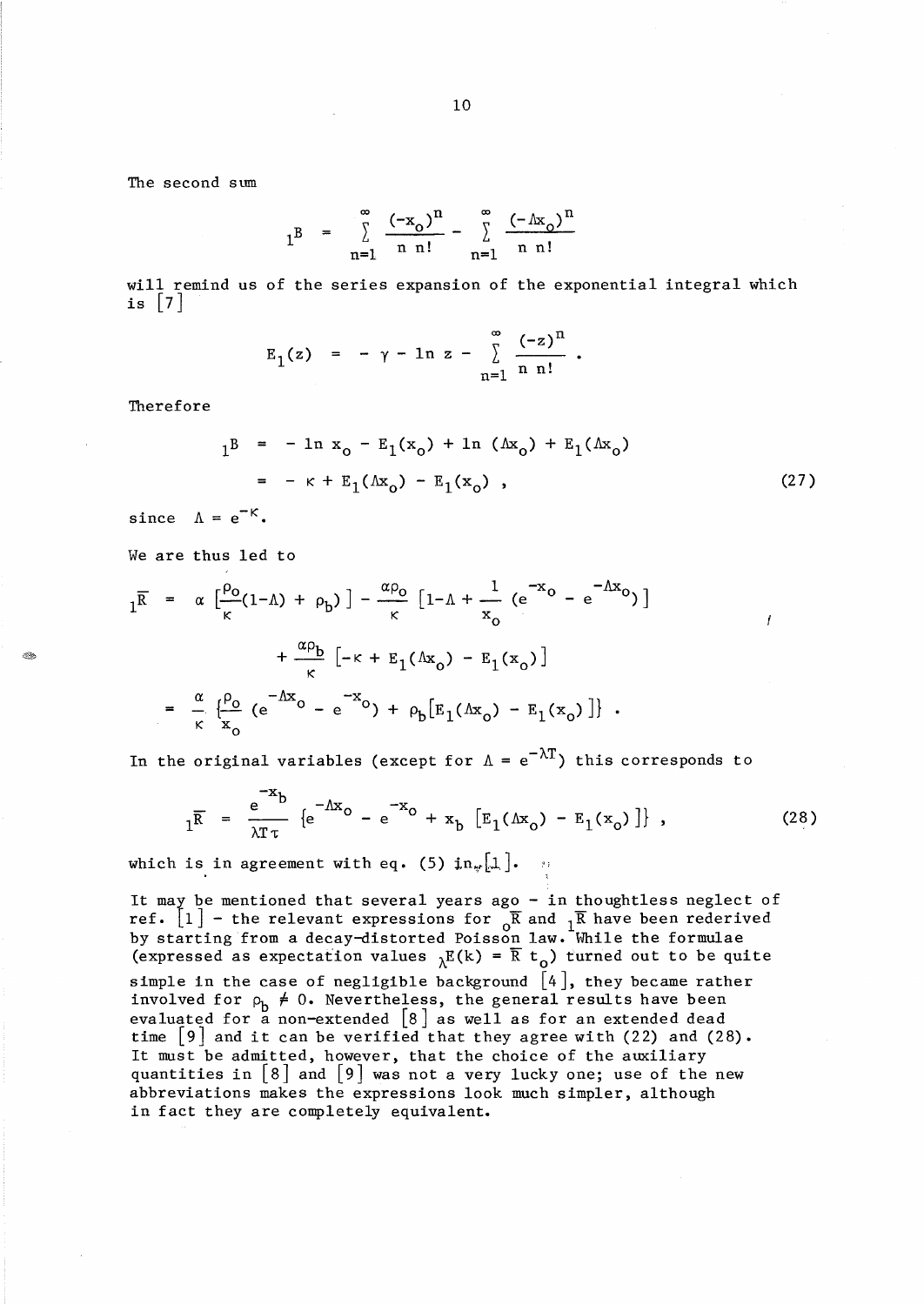Looking back to the general formula (14) one might think that it is too difficult for a practical application when  $\theta$  has an intermediate value. However, this is not the case since (14) can be readily programmed and numerically evaluated to any order n of terms necessary for the precision required. As for the Stirling numbers, their determination is easily obtained by means of the recursion formula (for  $n \geq 2$  and  $1 \leq k \leq n$ )

$$
S(n,k) = k S(n-1,k) + S(n-1,k-1) , \qquad (29)
$$

using for the start, for instance, the fact that the limiting values are  $S(n,1) = S(n,n) = 1$ .

## 7. Concluding remarks

Ó.

An important practical aspect of the considerations treated above has not yet been touched upon, namely the reversion problem. This arises in a natural way in that for most problems it is the initial count rate  $\rho_0$  that we wish to know on the basis of the measured (average) rate  $\overline{R}$ . This is just the reverse order of what we have done till now.

The absence of this subject from what has been presented above is not an oversight, but is due to our present ignorance. Indeed, the only case, where the reversion is well known concerns the arrangement with a non-extended dead time ( $\theta = 0$ ), and this solution has already been given in Axton and Ryves' classic paper  $\lfloor 1 \rfloor$ . The result is (in our present notation and wi th some brackets added)

$$
\rho_0 = \left( \frac{1 + x_b}{\tau} \right) \left\{ \frac{\exp \left[ (1 - y)(1 + x_b) \kappa \right] - \exp \left( \kappa \right)}{1 - \exp \left[ (1 - y)(1 + x_b) \kappa \right]} \right\},
$$
(30)

with  $y = \overline{B} \tau$  and  $x_b = \frac{\rho_b \tau}{1 - \overline{B}}$  $1 - \overline{p}_b \tau$ 

where  $\overline{\rho}_h$  is the observed background rate.

In the absence of background, (30) can be simplified to

$$
\rho_0 \tau = x_0 = \frac{e^{ky} - 1}{1 - e^{-k(1-y)}}.
$$
\n(31)

A derivation of (30) is sketched in the Appendix.

For the general case with  $0 \le \theta \le 1$  there are, in principle, always two solutions for the original count rate  $\rho_0$  which correspond to a measured value  $\overline{R}$ , but for the time being no general formulae are known for their analytic evaluation. In practice, therefore, numerical methods have to be used for their determination by means of iterations. However, in view of recent progress with similar reversion problems, in particular by Libert [10], there is good reason to hope for a solution of the general case, perhaps in the near future.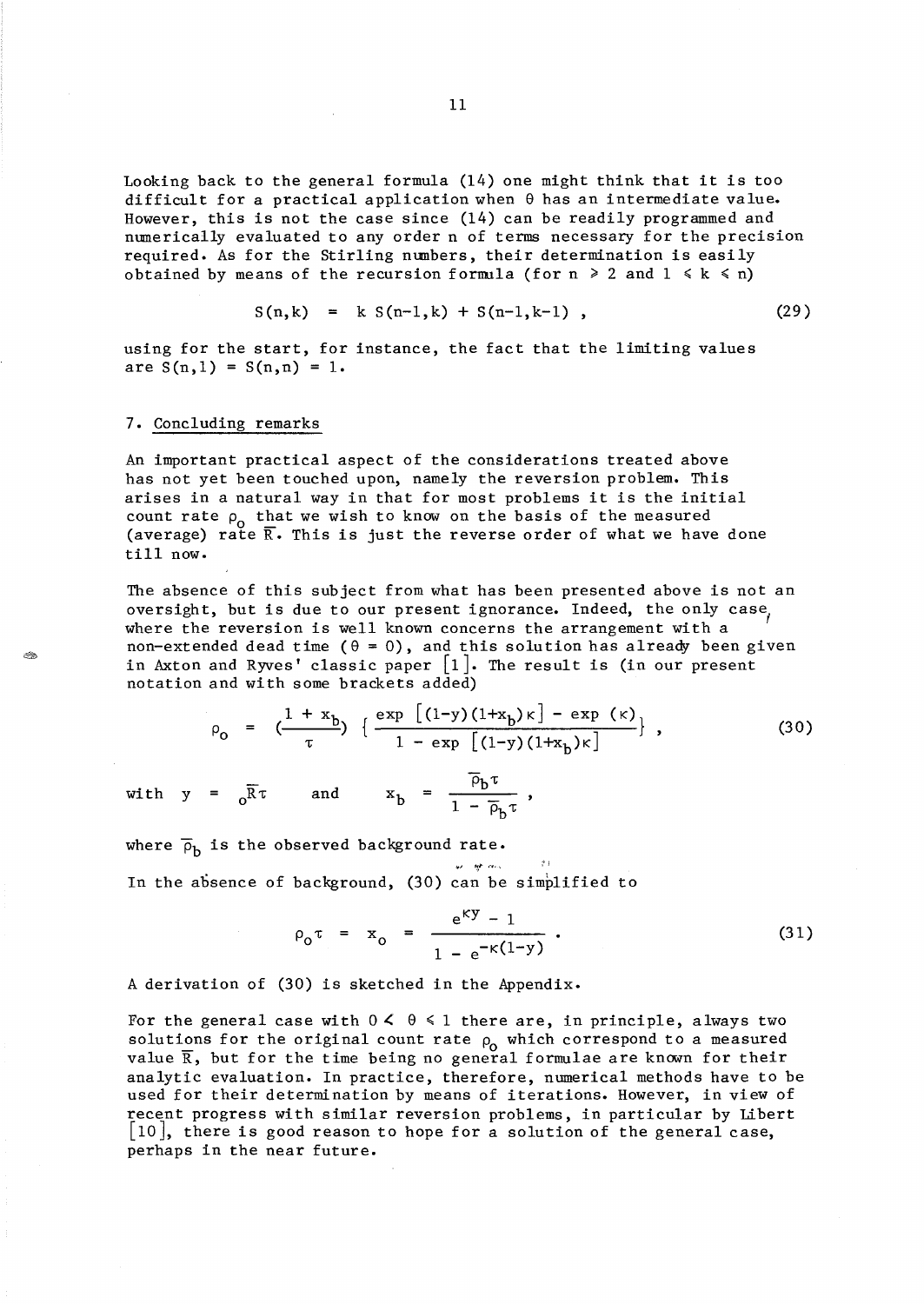For the frequent case where decay effects are quite small, i.e.  $\kappa = \lambda T \ll 1$ , most of the formulae given in this report will not be very practical to apply since they become ill-defined for  $\kappa = 0$ . For tackling this situation a series development in terms of K may be more appropriate.

As an example we consider the situation for a non-extended dead time and no background. If we put, as usual,

 $\delta_{\rm R}$  =  $T_{\rm o}$   $\rho_{\rm o}$  ,

then the transmission factor  $T_0$ , expressed in terms of the measured quantity  $y = \sqrt{R} \tau$ , can be shown to be given by the approximation

$$
T_0 \cong (1-y) \left[ 1 - \frac{\kappa}{2} + \frac{\kappa^2}{12} (2-y) - \frac{\kappa^3}{24} (1-y) + \frac{\kappa^4}{720} (6-9y+y^2+y^3) - \frac{\kappa^5}{1440} (2-4y+y^2+y^3) \right].
$$

A number of similar relations could be obtained, but we do not wish to go here into more details. The intrinsic flexibility of mathematical descriptions ensures us that an appropriate form can always be found.

I

APPENDIX

t C.

#### Some complements

Obviously, the detailed calculations to be presented in this appendix are not new for the authors of  $[1]$ , but they may be welcome to those who cannot afford to spend the time and effort necessary for evaluating in detail the results presented in [1]. After all, most users of formulae feel more at ease if they have the possibility to follow step by step their derivation instead of accepting them in good faith.

Let us therefore give a concise derivation of eqs. (2), (5) and (2a) in  $|1|$ , using our present notation.

## a) Non-extended dead time

For a source decaying in time according to  $(1)$ , the average count rate  $\alpha^{\overline{R}}$ , measured during a time interval T after a non-extended dead time  $\tau$ , o<br>is given by

$$
_{0}\bar{R} = \frac{1}{T} \int_{0}^{T} (\rho_{0} e^{-\lambda t} + \rho_{b}) [1 + (\rho_{0} e^{-\lambda t} + \rho_{b}) \tau]^{-1} dt
$$
 (A1)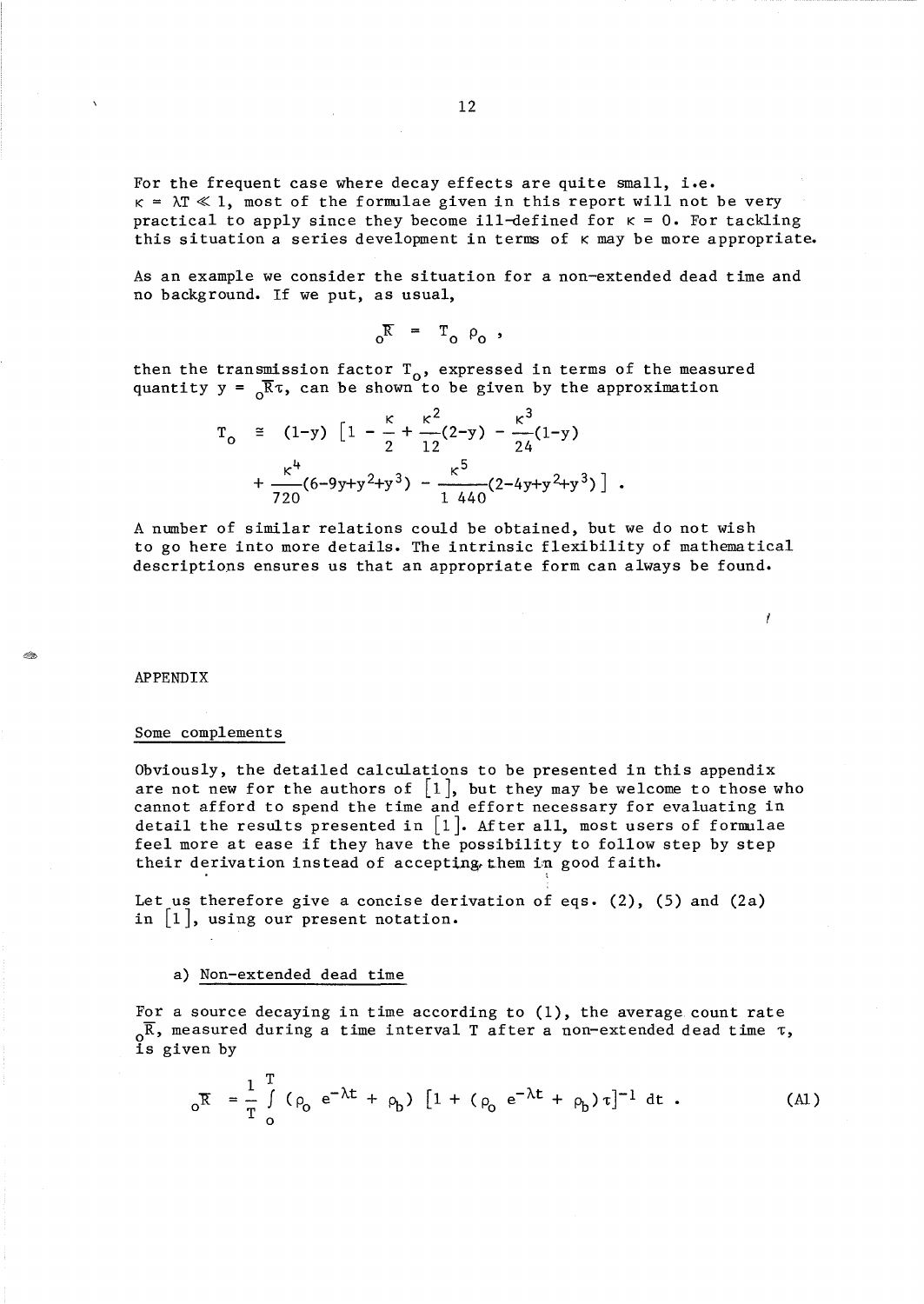For the new variable  $z = e^{-\lambda t}$  and with the abbreviations  $x_0 = \rho_0 \tau$ ,  $x_b = \rho_b \tau$  and  $\Lambda = e^{-\lambda T}$  we arrive at

$$
o^{\overline{R}T} = \int_{\Lambda}^{1} \frac{\rho_0 z + \rho_b}{1 + x_0 z + x_b} \frac{dz}{\lambda z}
$$
  

$$
= \frac{x_0}{\lambda \tau} \int_{\Lambda}^{1} \frac{dz}{1 + x_0 z + x_b} + \frac{x_b}{\lambda \tau} \int_{\Lambda}^{1} \frac{dz}{z(1 + x_0 z + x_b)}.
$$
 (A2)

The integrals are of the well-known types

 $\sim$ 

$$
\int \frac{dz}{a + bz} = \frac{1}{b} \ln |a + bz| \text{ and}
$$

$$
\int \frac{dz}{z(a + bz)} = -\frac{1}{a} \ln \left| \frac{a + bz}{z} \right| \quad . \tag{A3}
$$

 $\boldsymbol{f}$ 

Therefore (with  $a = 1 + x_b$  and  $b = x_o$ )

$$
\rho \overline{R} T = \frac{1}{\lambda \tau} \ln \left[ \frac{1 + x_b + x_o}{1 + x_b + \Lambda x_o} \right] - \frac{x_b}{\lambda \tau (1 + x_b)} \ln \left[ \frac{1 + x_b + x_o}{1 + x_b + \Lambda x_o} \Lambda \right]
$$

or also, since  $ln \Lambda = -\lambda T$ ,

 $\mathcal{B}$ 

$$
_{0}\overline{R} \tau = \frac{x_{b}}{1 + x_{b}} + \ln \left[ \frac{1 + x_{b} + x_{o}}{1 + x_{b} + \Delta x_{o}} \right] \left[ \frac{1}{\lambda T} - \frac{x_{b}}{\lambda T (1 + x_{b})} \right].
$$

This gives for the average count rate

$$
_{0}\overline{R} = \frac{1}{1+x_{b}} \left\{ \rho_{b} + \frac{1}{\lambda T \tau} \ln \left[ \frac{1+x_{b}+x_{o}}{1+x_{b}+\Lambda x_{o}} \right] \right\},
$$
 (A4)

in agreement with eq. (2) in [1], for  $\lambda > 0$ .

As we have seen in the general case, the transition to negligible decay cannot be obtained simply by putting  $\lambda = 0$  in (A4). The limiting process requires the evaluation of  $(\kappa = \kappa T)$ 

$$
J = \lim_{\kappa \to 0} \left\{ \frac{1}{\kappa} \ln \left[ \frac{1 + x_b + x_o}{1 + x_b + \Lambda x_o} \right] \right\}.
$$
 (A5)

Since 
$$
\Delta x_0 = x_0 e^{-\kappa} = x_0 - \kappa x_0 (1 - \frac{1}{2} \kappa \pm \cdots)
$$
,

and by using the general formula

 $\mathcal{A}^{\mathcal{A}}$ 

$$
\ln (x+a) = \ln x + 2 \left[ \frac{a}{2x+a} + \frac{a^3}{3(2x+a)^3} + \dots \right],
$$
  
lid for  $a^2 / (2x+a)^2$ 

valid for  $a^2 \lt (2x+a)^2$ ,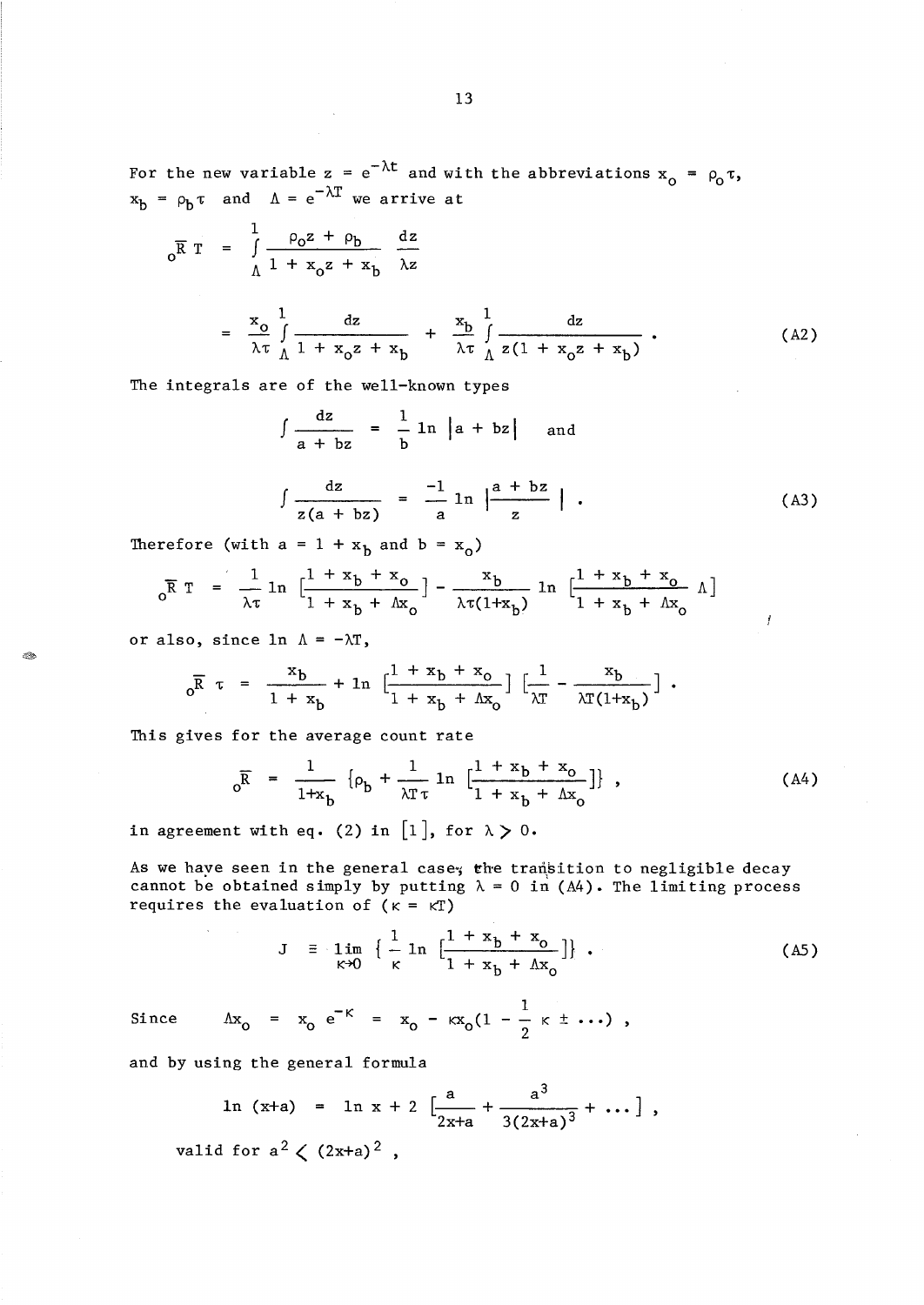we see that (with  $x = 1+x_b+x_0$ and  $a \equiv -kx_0$ )

$$
\ln (1+x_b+x_b) \approx \ln (1+x_b+x_b) - \frac{2\kappa x_0}{2(1+x_b+x_b) - \kappa x_0} \,,
$$

and therefore

$$
J = \frac{x_0}{1 + x_b + x_0}, \quad \text{for } \kappa \to 0.
$$
 (A6)

Hence

4.

$$
_{0}\overline{R}\tau = \frac{1}{1+x_{b}} [x_{b} + \frac{x_{0}}{1+x_{b}+x_{0}}],
$$

which can be rearranged to yield the expected result

$$
o^{\overline{K}\tau} = \frac{x_o + x_b}{1 + x_o + x_b} \,. \tag{A7}
$$

# b) Extended dead time

For an extended dead time  $\tau$ , the corresponding evaluation of  ${}_1\overline{R}$  can be done in the following way. We begin with

$$
{}_{1}\overline{R} = \frac{1}{T} \int_{0}^{T} (\rho_0 e^{-\lambda t} + \rho_b) \exp \left[ -(\rho_0 e^{-\lambda t} + \rho_b) \tau \right] dt
$$
 (A8)

or, with the usual abbreviations,

$$
{}_{1}\overline{R} T = \rho_{0} e^{-x} b \int_{0}^{T} e^{-\lambda t} \exp(-x_{0} e^{-\lambda t}) dt
$$
  
+  $\rho_{b} e^{-x} b \int_{0}^{T} \exp(-x_{0} e^{-\lambda t}) dt$   

$$
= \rho_{0} e^{-x} b I_{1} + \rho_{b} e^{-x} b I_{2}.
$$
 (A9)

By putting  $e^{-\lambda t} = u$  and with  $\Lambda = e^{-\lambda T}$  we obtain

$$
I_{1} = \int_{0}^{T} \exp(-\lambda t - x_{0} e^{-\lambda t}) dt = \int_{1}^{T} z e^{-x_{0}u} \frac{du}{(-\lambda u)} = \frac{1}{\lambda} \int_{0}^{1} e^{-x_{0}u} du
$$
  
=  $\frac{1}{\lambda x_{0}} (e^{-\Lambda x} - e^{-x_{0}}),$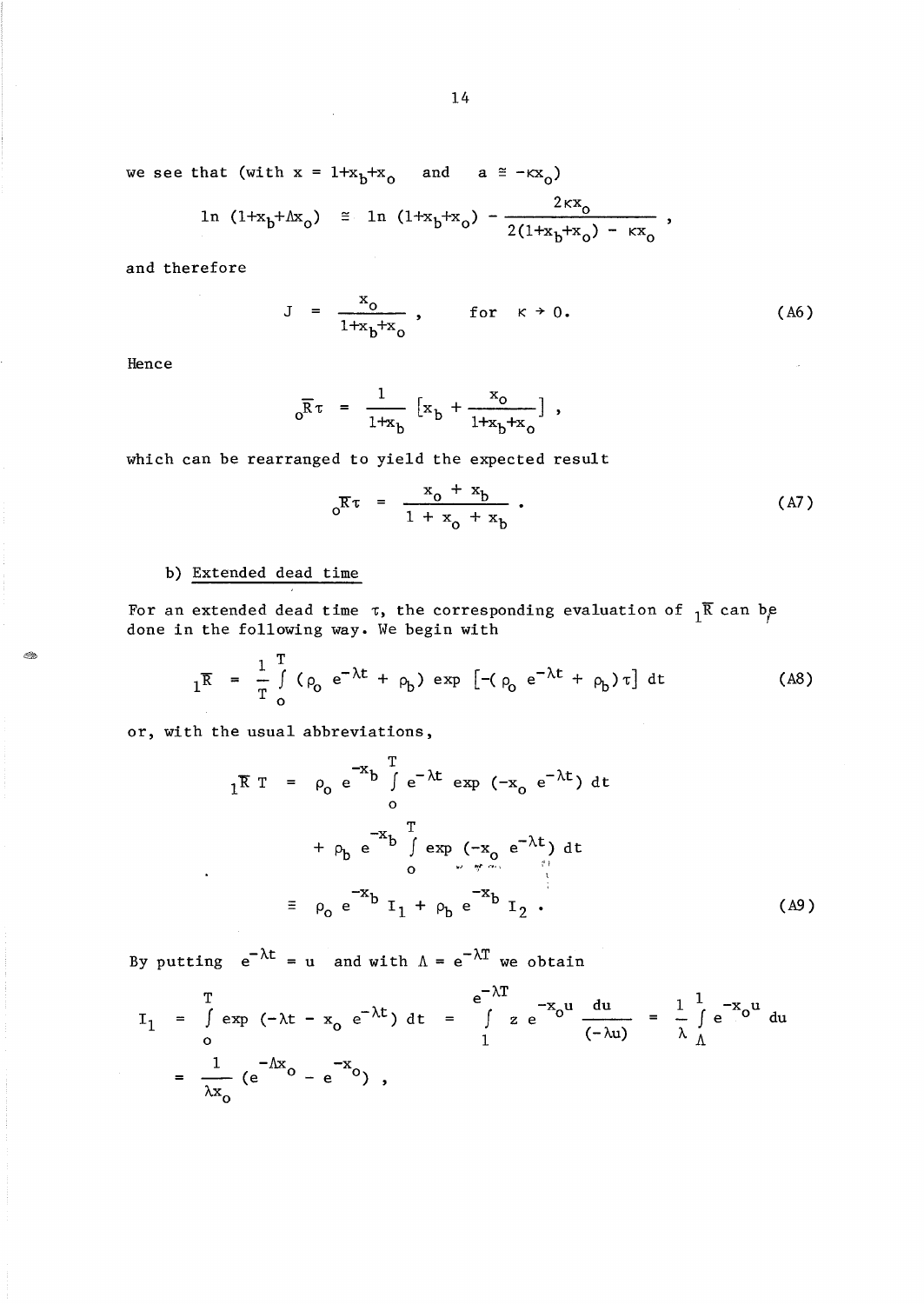and likewise (with  $x_0u = v$ )

$$
I_2 = \int_0^T \exp(-x_0 e^{-\lambda t}) dt = \int_1^{\Lambda} e^{-x_0 u} \frac{du}{(-\lambda u)}
$$
  

$$
= \frac{1}{\lambda} \int_{\Lambda x_0}^{x_0} \frac{e^{-v}}{v} dv.
$$

Since the exponential integral is defined by

 $\sim$   $\sim$ 

$$
E_1(z) = \int_{1}^{\infty} \frac{e^{-zt}}{t} dt = \int_{z}^{\infty} \frac{e^{-t}}{t} dt , \qquad (A10)
$$

we can also write

$$
I_2 = \frac{1}{\lambda} \left[ \int_{\Delta x_0}^{\infty} \frac{e^{-v}}{v} dv - \int_{x_0}^{\infty} \frac{e^{-v}}{v} dv \right] = \frac{1}{\lambda} \left[ E_1(\Delta x_0) - E_1(x_0) \right].
$$

Hence, the final result is

$$
{}_{1}\overline{R} = \frac{e^{-x}b}{\lambda T \tau} \left\{ e^{-\Lambda x} o - e^{-x} o + x_{b} [E_{1}(\Lambda x_{o}) - E_{1}(x_{o})] \right\},
$$
 (A11)

in agreement with eq. (5) in [1], for  $\lambda > 0$ .

 $\sim 10^{-1}$ 

 $\sim 10$ 

Again the step backwards from (All) to negligible decay requires some attention. The first limiting process, however, is quite elementary. Since

$$
e^{-\Lambda x}o - e^{-x}o = e^{-x}o[e^{(1-\Lambda)x}o - 1]
$$
  
=  $e^{-x}o[(1-\Lambda)x_{o} + \frac{1}{2}(1-\Lambda)^{2}x_{o}^{2} + \cdots]$   
and  $\frac{1-\Lambda}{\kappa} \to 1$ , for  $\kappa \to 0$ ,

we have

Œ

$$
\lim_{\kappa \to 0} \left[ \frac{1}{\kappa} \left( e^{-\Delta x} \right) - e^{-x} \right] = x_0 e^{-x}.
$$
 (A12)

 $\Delta\phi = 0.5$ 

For the second part probably we had best use the relation

$$
\frac{dE_1(z)}{dz} = -\frac{1}{z} e^{-z} .
$$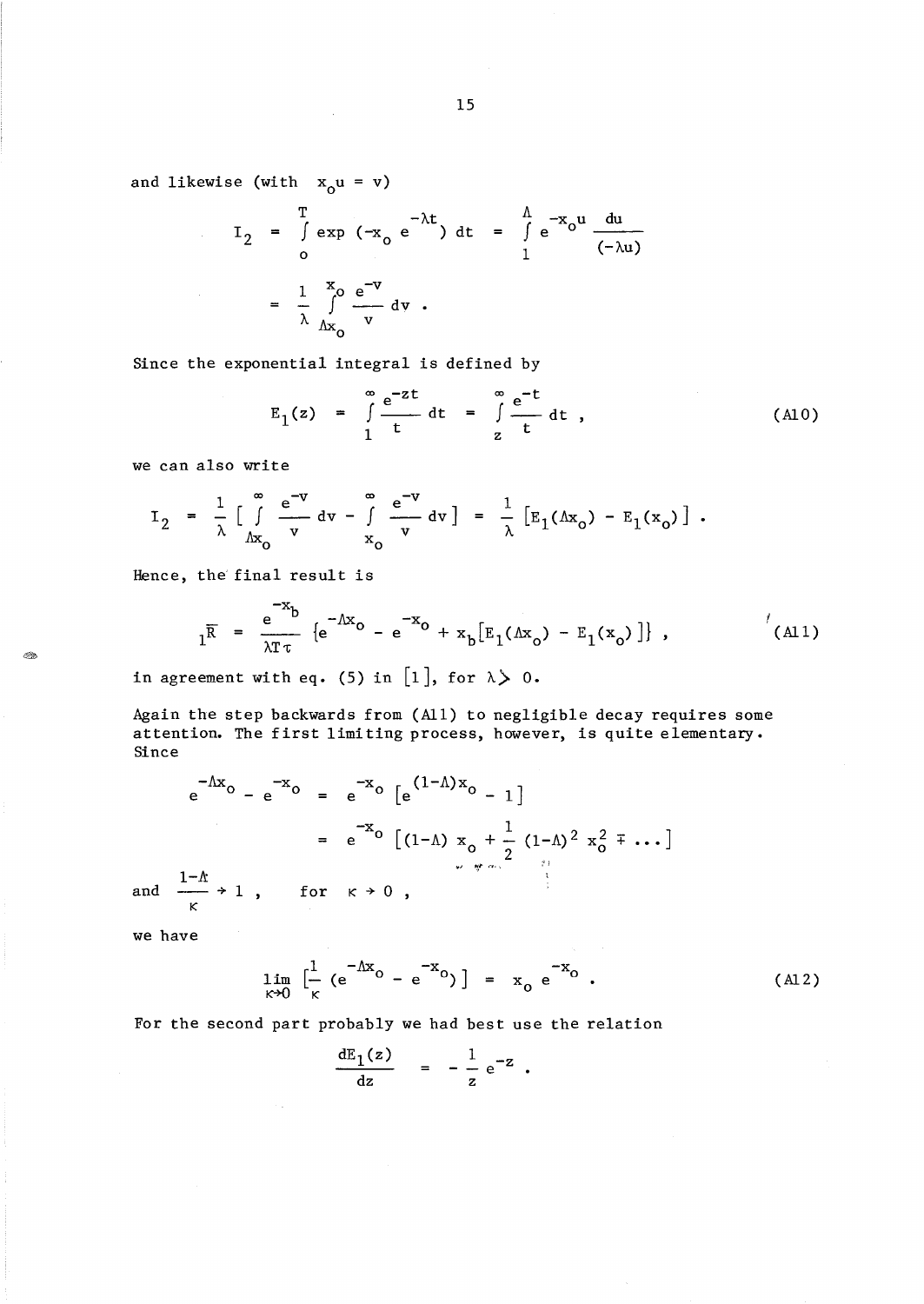Since

$$
E_1(\Delta x_o) = E_1(e^{-\kappa} x_o) \cong E_1(x_o - \kappa x_o) ,
$$

we find that (for  $\kappa \rightarrow 0$  and with  $a = -\kappa x_0$ )

$$
\frac{E_1(\Lambda x_o) - E_1(x_o)}{\kappa} \cong \frac{E_1(x_o + a) - E_1(x_o)}{a/(-x_o)} \cong \frac{dE_1(x_o)}{dx_o} (-x_o) = e^{-x_o} . \quad \text{(A13)}
$$

Hence, it follows from (All) for  $\lambda \rightarrow 0$  that

$$
1^{\overline{R}\tau} = e^{-x}b \{x_0 e^{-x_0} + x_b e^{-x_0}\} = (x_0 + x_b) e^{-(x_0 + x_b)},
$$
 (A14)

as expected.

In the absence of a background contribution (i.e. for  $x^b = 0$ ) the results (A4) and (All) can be simplified, yielding then

$$
{}_{0}\overline{R} = \frac{1}{\lambda T \tau} \left[ \ln \left( 1 + x_{0} \right) - \ln \left( 1 + \Lambda x_{0} \right) \right]
$$
 (A15)

and

t Ro

$$
{}_{1}\overline{R} = \frac{1}{\lambda T \tau} \left[ e^{-\Lambda x} \circ - e^{-x} \circ \right] , \qquad \qquad \text{(A16)}
$$

Note that eq. (5a) in  $[1]$ , which corresponds to (A16), has been distorted by some obvious misprints.

## c) Original count rate

Our final supplement concerns eq. (2a) in  $\left[1\right]$  which gives, for a non-extended dead time, the original count rate  $\rho_0$  in terms of the measured quantities. An attempt to reconstruct the solution may run as follows.

With  $y = \sqrt{R} \tau$  we can write (22) or (A4) as

$$
y = -\frac{x_b}{1 + x_b} = \frac{1}{\kappa(1 + x_b)} \ln \left\{ \frac{1 + x_b + x_o}{1 + x_b + \Delta x_o} \right\},
$$

or

$$
\ln \left\{ \frac{1 + x_b + x_o}{1 + x_b + \Delta x_o} \right\} = \kappa (1 + x_b) \left[ y - \frac{x_b}{1 + x_b} \right] \equiv c . \tag{A17}
$$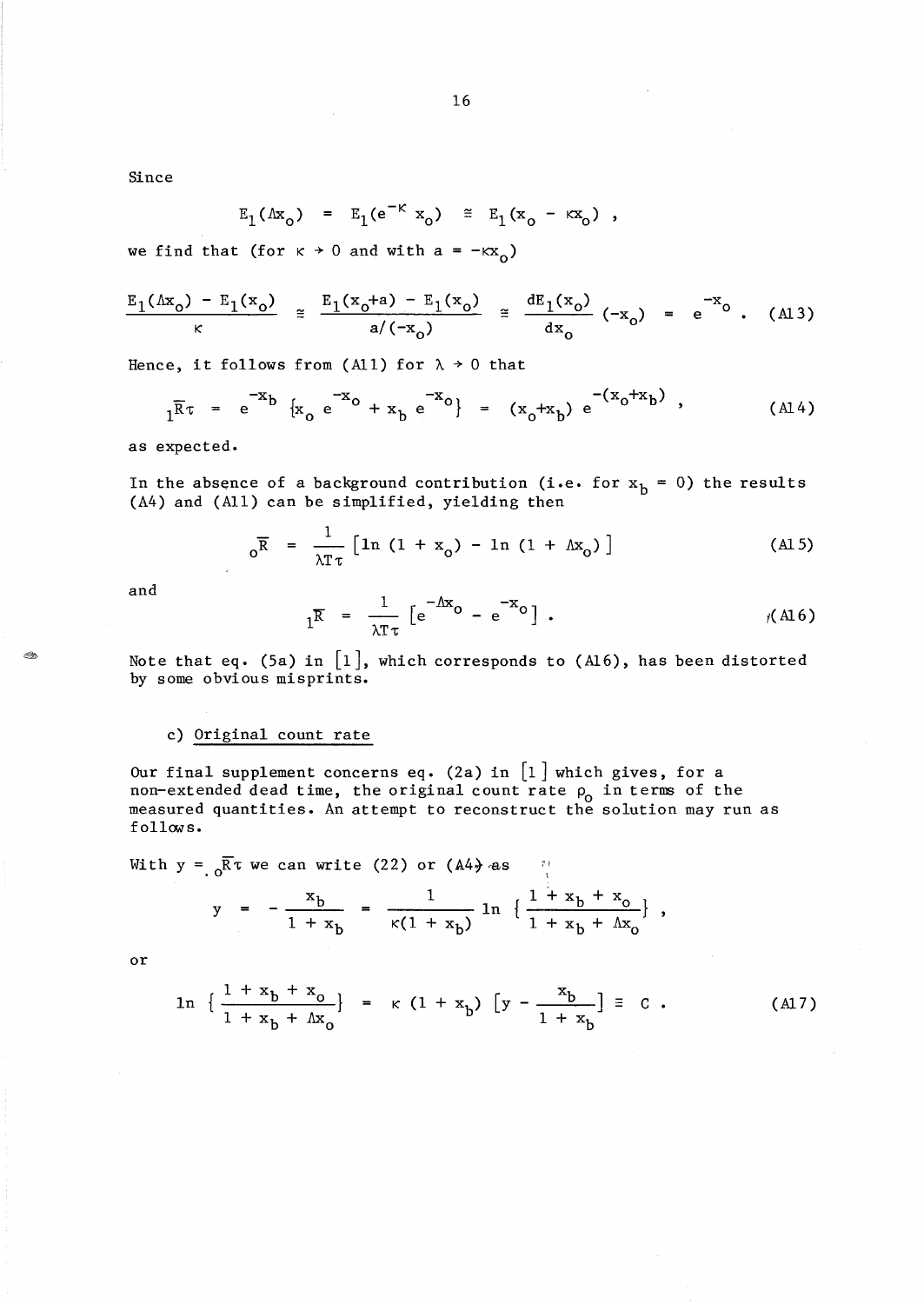Therefore

$$
e^{C} = \frac{1 + x_{b} + x_{o}}{1 + x_{b} + \Delta x_{o}} ,
$$
  

$$
x_{o} (\Delta e^{C} - 1) = (1 + x_{b}) (1 - e^{C}) ,
$$
  

$$
x_{o} = (1 + x_{b}) \left[ \frac{1 - e^{C}}{e^{C - K} - 1} \right].
$$
 (A18)

With  $D \equiv \kappa - C$  we finally arrive at the expression

$$
x_0 = (1 + x_b) \left[ \frac{e^D - e^K}{1 - e^D} \right]
$$
 (A19)

where, since one can also write

$$
C = \kappa [y(1 + x_b) - x_b] = \kappa [1 - (1 - y) (1 + x_b)],
$$

we have

$$
D = \kappa (1 - y) (1 + x_b) . \t\t (A20)
$$

The relation (A19) obviously corresponds to (30) and is identical with the expression given in  $\lfloor 1 \rfloor$ .

With the derivation of this result we end our attempt to put some meat around the solid, but bare bones originally offered by Axton and Ryves. It is to be feared, however, that the meal thus prepared with alien ingredients may have somewhat changed its taste. So we cannot but hope that the original cooks will excuse the possible admixture of new flavours.

$$
\begin{array}{cccc}\n\mathbf{v} & \mathbf{w} & \mathbf{w} & \mathbf{w} \\
\vdots & \vdots & \vdots & \vdots \\
\mathbf{v} & \mathbf{v} & \mathbf{v} & \mathbf{v}\n\end{array}
$$

Discussions with Mme M. Boutillon (BIPM) have resulted in a number of improvements which have been incorporated in the text.